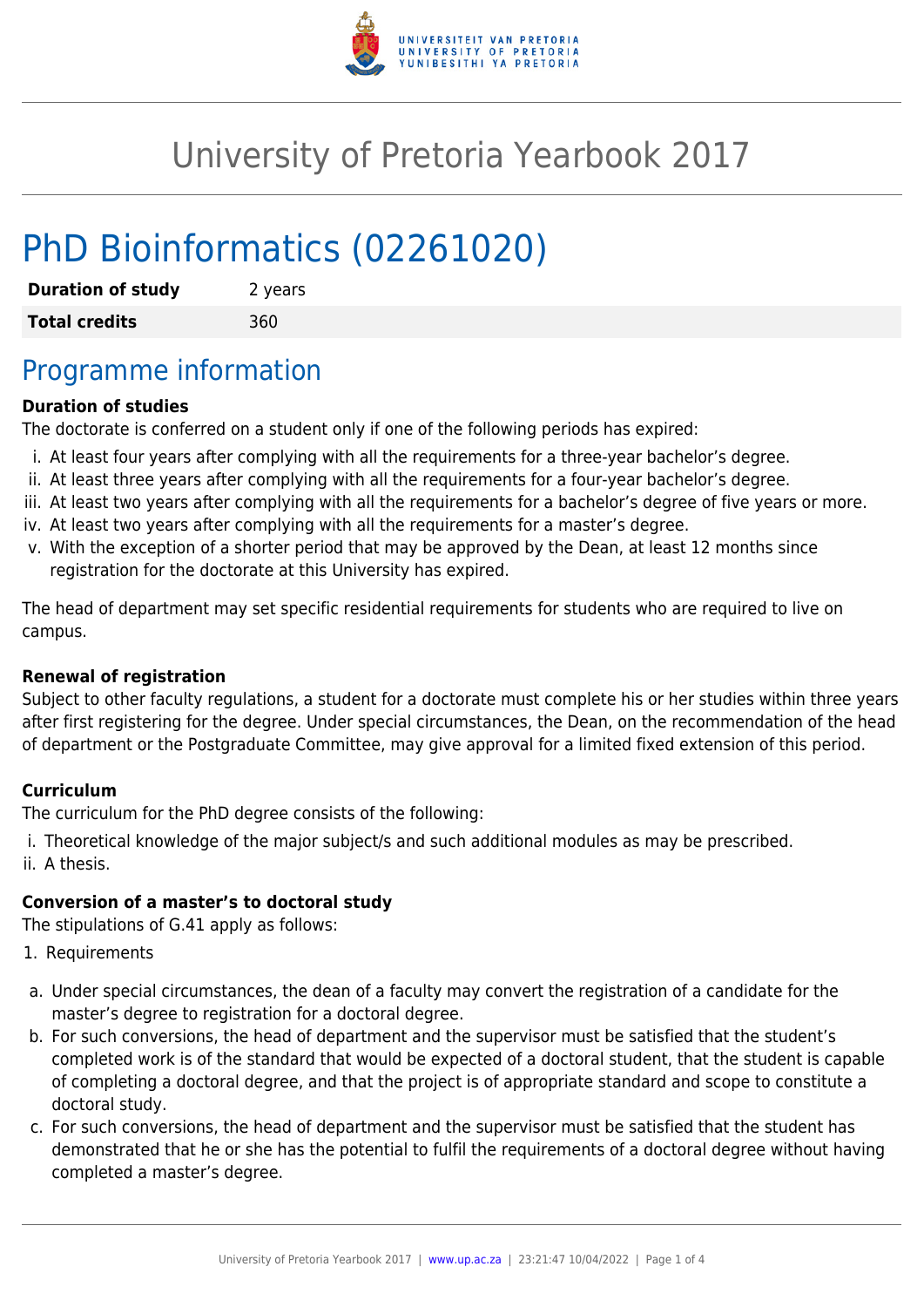

#### 2. Process

- a. Application for conversion may be submitted at any time during the course of study for the master's degree.
- b. The application for the conversion must include the following documentation:
- i. A detailed progress report by the candidate of the work completed for the master's project. The report must provide proof that the results obtained thus far are of such a standard and scientific significance that they justify conversion to a doctoral project. The report should include details of presentations made at conferences and of material that has been submitted for publication and/or published.
- ii. A detailed proposal for the intended doctoral project, written by the candidate, including the objectives of the project.
- iii. A recommendation by the supervisor with specific comments on the ability of the applicant as a potential doctoral candidate as well as the feasibility of the conversion, especially with regard to the information provided by the candidate in his/her reports (items (i) and (ii)).
- iv. A recommendation by the head of department, if he or she is not the supervisor, in which the ability of the candidate as a potential doctoral candidate is confirmed.
- v. If the dean considers it advisable for the faculty, the candidate may be required to present a seminar to the department in support of the application. In this case, the head of department should include a report on this in his or her recommendation.
- c. The application of the candidate, together with the reports and recommendations, is submitted for consideration to the dean, (who may delegate to the Chairperson of the Faculty Postgraduate Committee) for approval. The decision should be submitted to the Faculty Board for approval.

#### **General**

Candidates are required to familiarise themselves with the General Regulations regarding the maximum duration of study and the requirements to submit an article/s for publication.

## Admission requirements

- Students must be in possession of an MSc degree in Bioinformatics or an equivalent thereof.
- Admission is additionally dependent on availability of supervisor/s and/or projects within the department.

## Examinations and pass requirements

- i. Consult the General Regulations that apply to the calculation of marks.
- ii. In order to obtain the PhD degree the candidate must:
- pass the examinations and the prescribed modules, as determined in the study programme;
- pass the thesis; and
- pass the final examination on the thesis and general subject knowledge.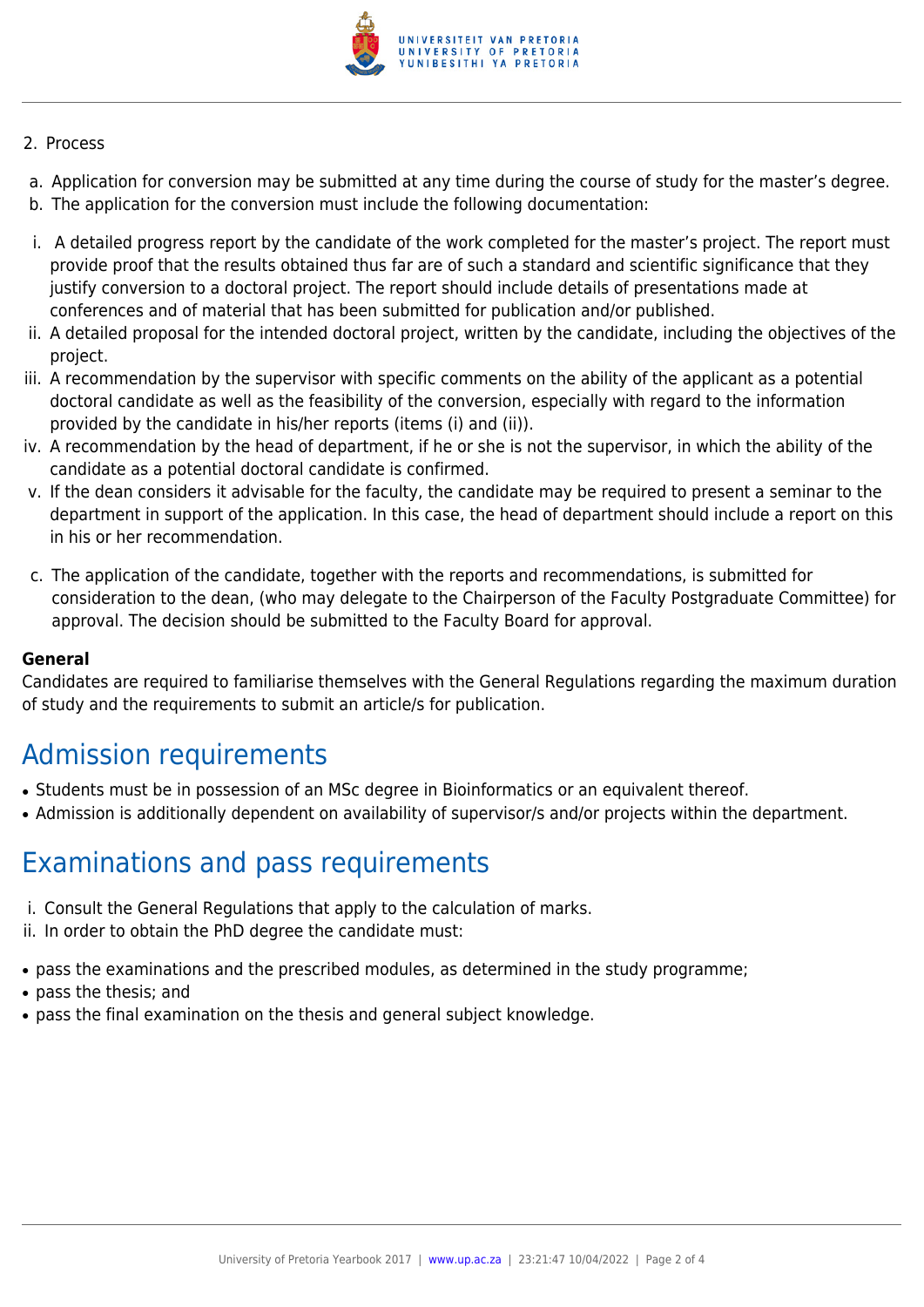

# Curriculum: Year 1

**Minimum credits: 360**

### **Core modules**

### **Thesis: Bioinformatics 990 (BIF 990)**

| <b>Module credits</b>         | 360.00                         |
|-------------------------------|--------------------------------|
| <b>Prerequisites</b>          | No prerequisites.              |
| Language of tuition           | Module is presented in English |
| <b>Academic organisation</b>  | Biochemistry                   |
| <b>Period of presentation</b> | Year                           |